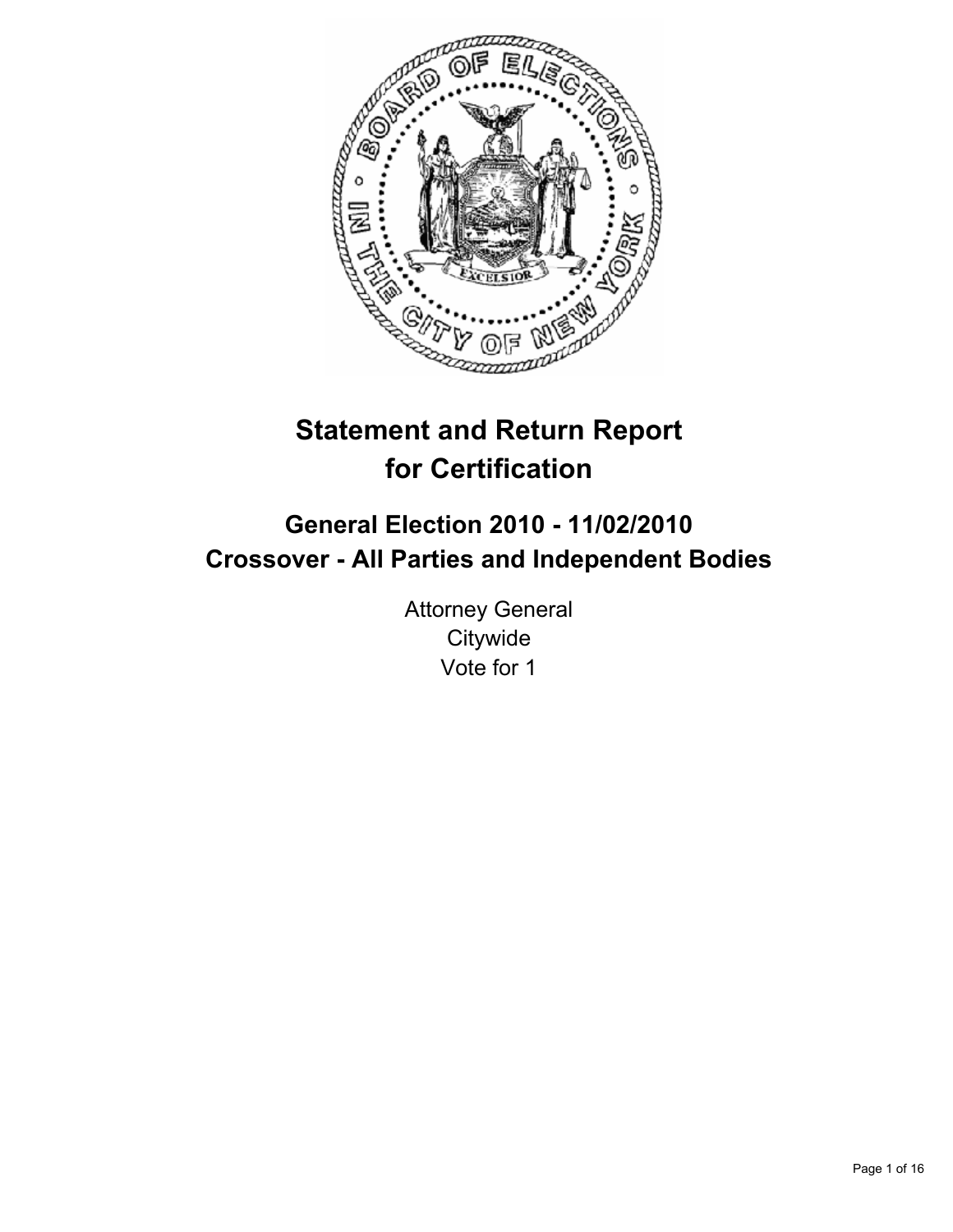

## **New York County**

| PUBLIC COUNTER                         | 341,235 |
|----------------------------------------|---------|
| <b>EMERGENCY</b>                       | 120     |
| ABSENTEE/MILITARY                      | 9,115   |
| AFFIDAVIT                              | 9,607   |
| <b>Total Ballots</b>                   | 364,619 |
| ERIC T SCHNEIDERMAN (DEMOCRATIC)       | 239,104 |
| DAN DONOVAN (REPUBLICAN)               | 58,337  |
| ERIC T SCHNEIDERMAN (INDEPENDENCE)     | 7,361   |
| DAN DONOVAN (CONSERVATIVE)             | 4,540   |
| ERIC T SCHNEIDERMAN (WORKING FAMILIES) | 27,319  |
| CARL E PERSON (LIBERTARIAN)            | 1,776   |
| RAMON J JIMENEZ (FREEDOM)              | 2,948   |
| (EXPLETIVE) (WRITE-IN)                 | 1       |
| (NONE) (WRITE-IN)                      | 1       |
| ADRIUDRORMAN (WRITE-IN)                | 1       |
| ANDREW CUOMO (WRITE-IN)                | 1       |
| ANDREW LEWIS (WRITE-IN)                | 1       |
| ANTHONY HILL (WRITE-IN)                | 1       |
| BEN ROBINSON (WRITE-IN)                | 1       |
| BENJAMIN CALEV (WRITE-IN)              | 1       |
| <b>BRODSKY (WRITE-IN)</b>              | 3       |
| CHARLES GRIENSKY (WRITE-IN)            | 1       |
| CHUCK ZLATKIN (WRITE-IN)               | 2       |
| DANIEL O DONNELL (WRITE-IN)            | 1       |
| DAVID PATERSON (WRITE-IN)              | 3       |
| DINALLO (WRITE-IN)                     | 1       |
| ELAYNA PHAM (WRITE-IN)                 | 2       |
| ERIC DINALLA (WRITE-IN)                | 1       |
| ERIC DINALLO (WRITE-IN)                | 8       |
| ESIA DINALLO (WRITE-IN)                | 1       |
| ESIC DINALLO (WRITE-IN)                | 1       |
| FULL PUBLIC FUNDING (WRITE-IN)         | 1       |
| HARVEY MILK (WRITE-IN)                 | 1       |
| HOLT (WRITE-IN)                        | 1       |
| HOWIE HAWKINS (WRITE-IN)               | 1       |
| INDEPENVANT KATHLEEN RICE (WRITE-IN)   | 1       |
| JEFFREY STEINMAN (WRITE-IN)            | 1       |
| JIMMY MCMILLAN (WRITE-IN)              | 1       |
| JON STEWART (WRITE-IN)                 | 1       |
| JUDITH S KAYE (WRITE-IN)               | 3       |
| JUDY SCHEIRDLIY (WRITE-IN)             | 1       |
| KATHLEEN RICE (WRITE-IN)               | 5       |
| KEVIN MCLANAHAN (WRITE-IN)             | 1       |
| LARRY MONTY (WRITE-IN)                 | 1       |
| LEONARD VAISMAN (WRITE-IN)             | 1       |
| LINE 2 BLANK (WRITE-IN)                | 1       |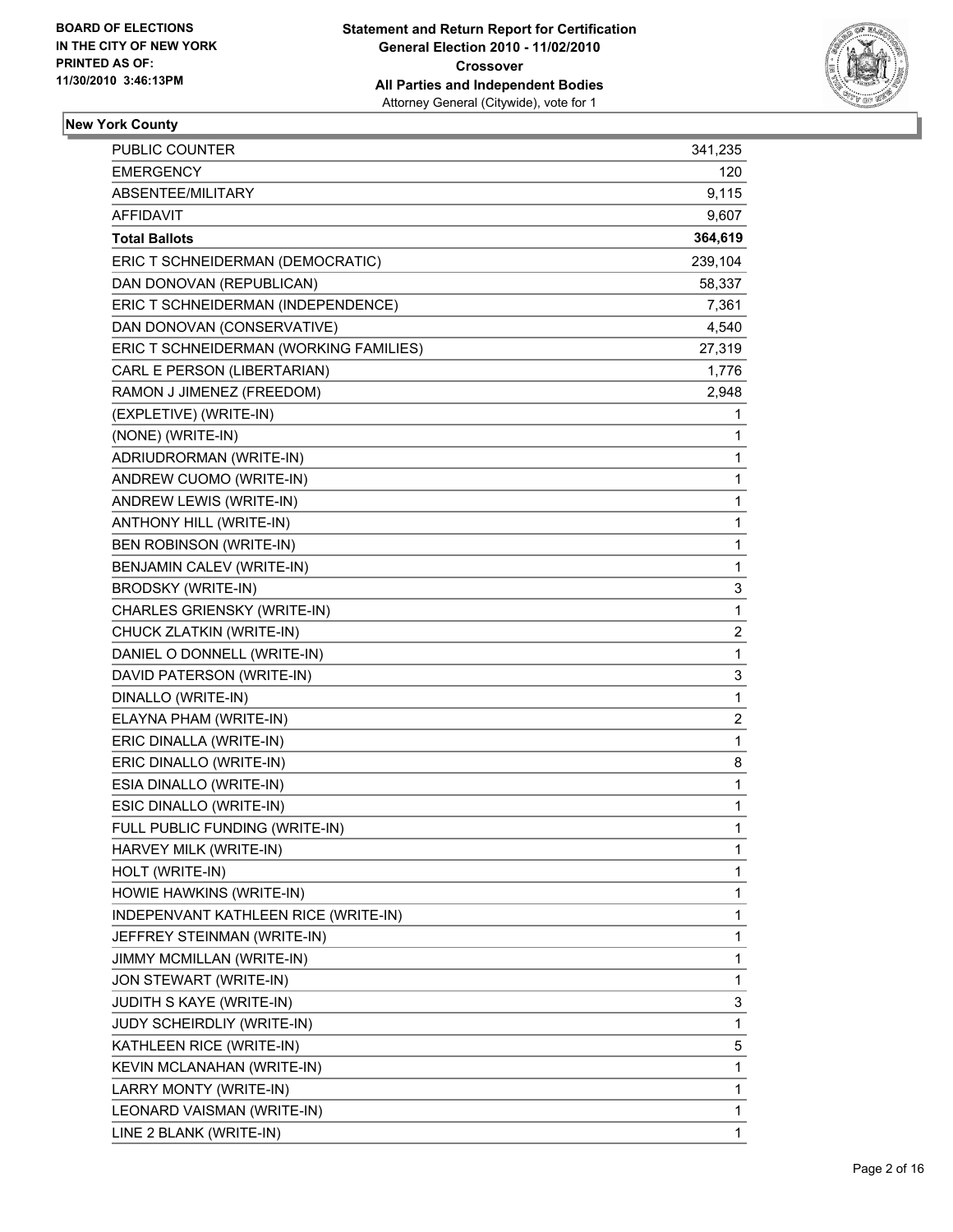

#### **New York County**

| LORD JESUS CHRIST THE SON OF GOD (WRITE-IN)        | 1              |
|----------------------------------------------------|----------------|
| LYNN STEWART (WRITE-IN)                            | 1              |
| MARTIN STAHL (WRITE-IN)                            | 1              |
| MICHAEL BLOOMBERG (WRITE-IN)                       | 1              |
| MITT ROMNI (WRITE-IN)                              | 1              |
| MURIEL ABLER (WRITE-IN)                            | 1              |
| N/A (WRITE-IN)                                     | 1              |
| NEED MORE CHOICES (WRITE-IN)                       | 1              |
| NO LAWYERS (WRITE-IN)                              | 1              |
| NO NAME (WRITE-IN)                                 | 34             |
| NO ONE (WRITE-IN)                                  | 3              |
| NOBODY (WRITE-IN)                                  | $\overline{c}$ |
| NON ENGLISH CHARACTER (WRITE-IN)                   | 1              |
| NONE (WRITE-IN)                                    | 4              |
| NONE OF ABOVE (WRITE-IN)                           | 1              |
| NONE OF THE ABOVE (WRITE-IN)                       | 3              |
| NONE OF THE FOREGOING (WRITE-IN)                   | 1              |
| NONE OF THESE CANDIDATES ARE ACCEPTABLE (WRITE-IN) | 1              |
| PETER DOLOTTA (WRITE-IN)                           | 1              |
| RACHEL BEARDSLAY (WRITE-IN)                        | 1              |
| ROBERT RODRIGUEZ (WRITE-IN)                        | 1              |
| ROGER MORGANTHAL (WRITE-IN)                        | 1              |
| RUTH ROBINETT (WRITE-IN)                           | 2              |
| RYAN E. HOFFMAN (WRITE-IN)                         | 1              |
| SCHNEIDERMAN (WRITE-IN)                            | 1              |
| SEAN COFFEY (WRITE-IN)                             | 1              |
| SID DAVIDOFF (WRITE-IN)                            | 1              |
| SNOOPY (WRITE-IN)                                  | 1              |
| STEPHEN COLBERT (WRITE-IN)                         | 2              |
| THOMAS HARRISON (WRITE-IN)                         | 1              |
| TRACY LARY (WRITE-IN)                              | 1              |
| VOID (WRITE-IN)                                    | 34             |
| <b>WORKERS PARTY (WRITE-IN)</b>                    | 1              |
| <b>Total Votes</b>                                 | 341,547        |
| Unrecorded                                         | 23,072         |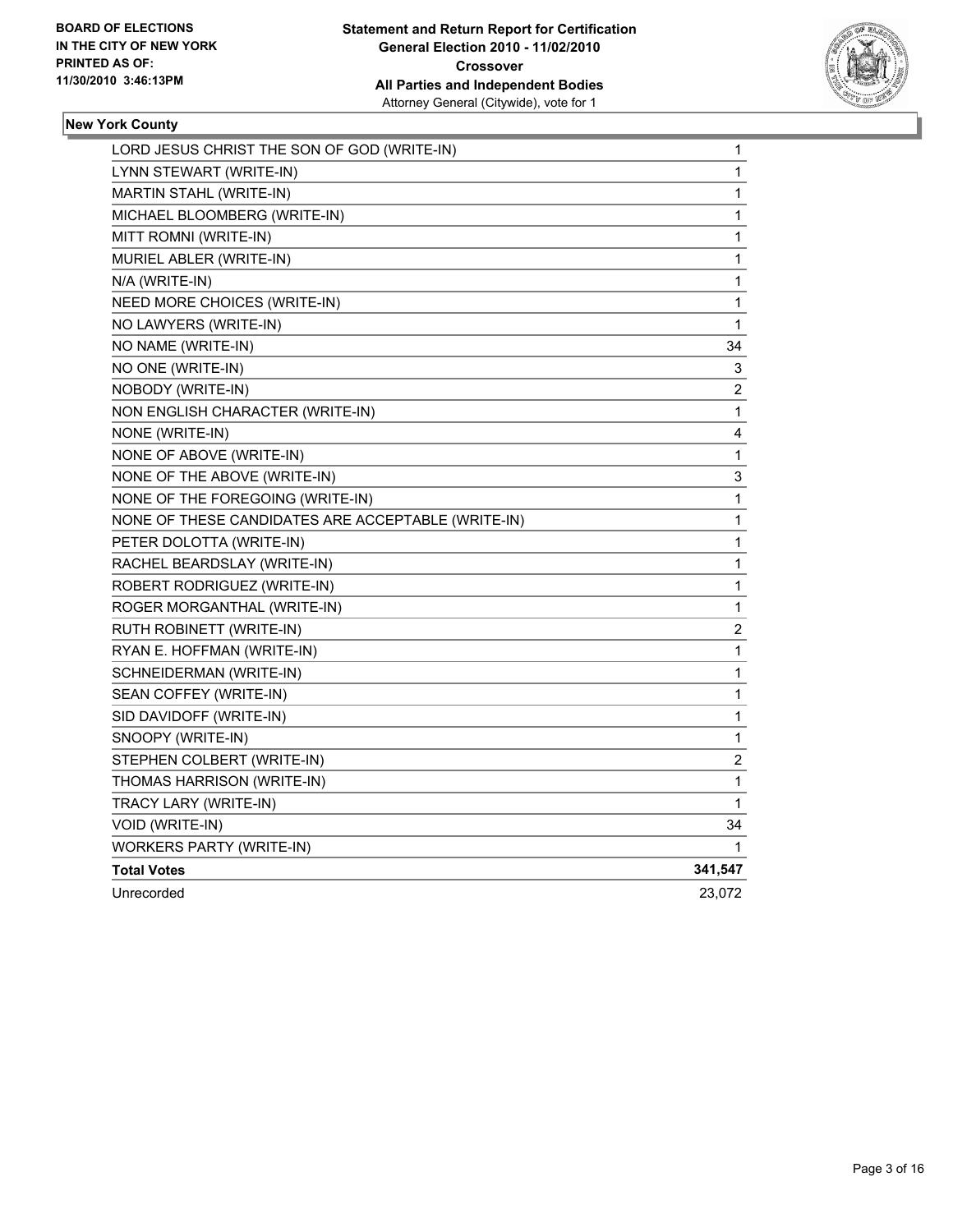

## **Bronx County**

| <b>PUBLIC COUNTER</b>                  | 174,454        |
|----------------------------------------|----------------|
| <b>EMERGENCY</b>                       | 0              |
| ABSENTEE/MILITARY                      | 3,204          |
| AFFIDAVIT                              | 4,105          |
| <b>Total Ballots</b>                   | 182,356        |
| ERIC T SCHNEIDERMAN (DEMOCRATIC)       | 132,350        |
| DAN DONOVAN (REPUBLICAN)               | 18,521         |
| ERIC T SCHNEIDERMAN (INDEPENDENCE)     | 2,152          |
| DAN DONOVAN (CONSERVATIVE)             | 3,200          |
| ERIC T SCHNEIDERMAN (WORKING FAMILIES) | 7,958          |
| CARL E PERSON (LIBERTARIAN)            | 510            |
| RAMON J JIMENEZ (FREEDOM)              | 2,667          |
| A (WRITE-IN)                           | 3              |
| ALIYEH WILLIAMS (WRITE-IN)             | 1              |
| <b>B BLANCO (WRITE-IN)</b>             | 1              |
| BONNIE MARIE POINTER (WRITE-IN)        | 1              |
| CARL E PERSON (WRITE-IN)               | 1              |
| CARL MCCALL (WRITE-IN)                 | 1              |
| EDWARD HIRSCH (WRITE-IN)               | 1              |
| ERIC (WRITE-IN)                        | 1              |
| ETERNAL FATHER & LORD (WRITE-IN)       | 1              |
| <b>GAY MARRIAGE (WRITE-IN)</b>         | 1              |
| GOD (WRITE-IN)                         | 1              |
| HARRY D'AGUSTINO (WRITE-IN)            | 1              |
| HOWIE HAWKINS (WRITE-IN)               | 2              |
| HUNTER S THOMPSON (WRITE-IN)           | 1              |
| IJEOMA ONYEKURIE (WRITE-IN)            | 1              |
| ISH PEE PEE (WRITE-IN)                 | 1              |
| JAMES GILLMORE (WRITE-IN)              | 1              |
| JAMES RENCLIER (WRITE-IN)              | 1              |
| JANET RENO (WRITE-IN)                  | 1              |
| JIMMY MCMILLAN (WRITE-IN)              | $\overline{2}$ |
| KARL MARX (WRITE-IN)                   | 1              |
| LISA MURKOWSKI (WRITE-IN)              | 1              |
| MARK DUNLEA (WRITE-IN)                 | 1              |
| ME (WRITE-IN)                          | 1              |
| NO NAM (WRITE-IN)                      | 1              |
| NO NAME (WRITE-IN)                     | 25             |
| RICH LISKOV (WRITE-IN)                 | 1              |
| RICHARD NAGAN (WRITE-IN)               | 1              |
| RN (WRITE-IN)                          | 1              |
| SEAN LOFFE (WRITE-IN)                  | 1              |
| VOID (WRITE-IN)                        | 2              |
| WALLACE STEVENS (WRITE-IN)             | 1              |
| WARREN DOLNY (WRITE-IN)                | 1              |
| WOODY (WRITE-IN)                       | $\mathbf{1}$   |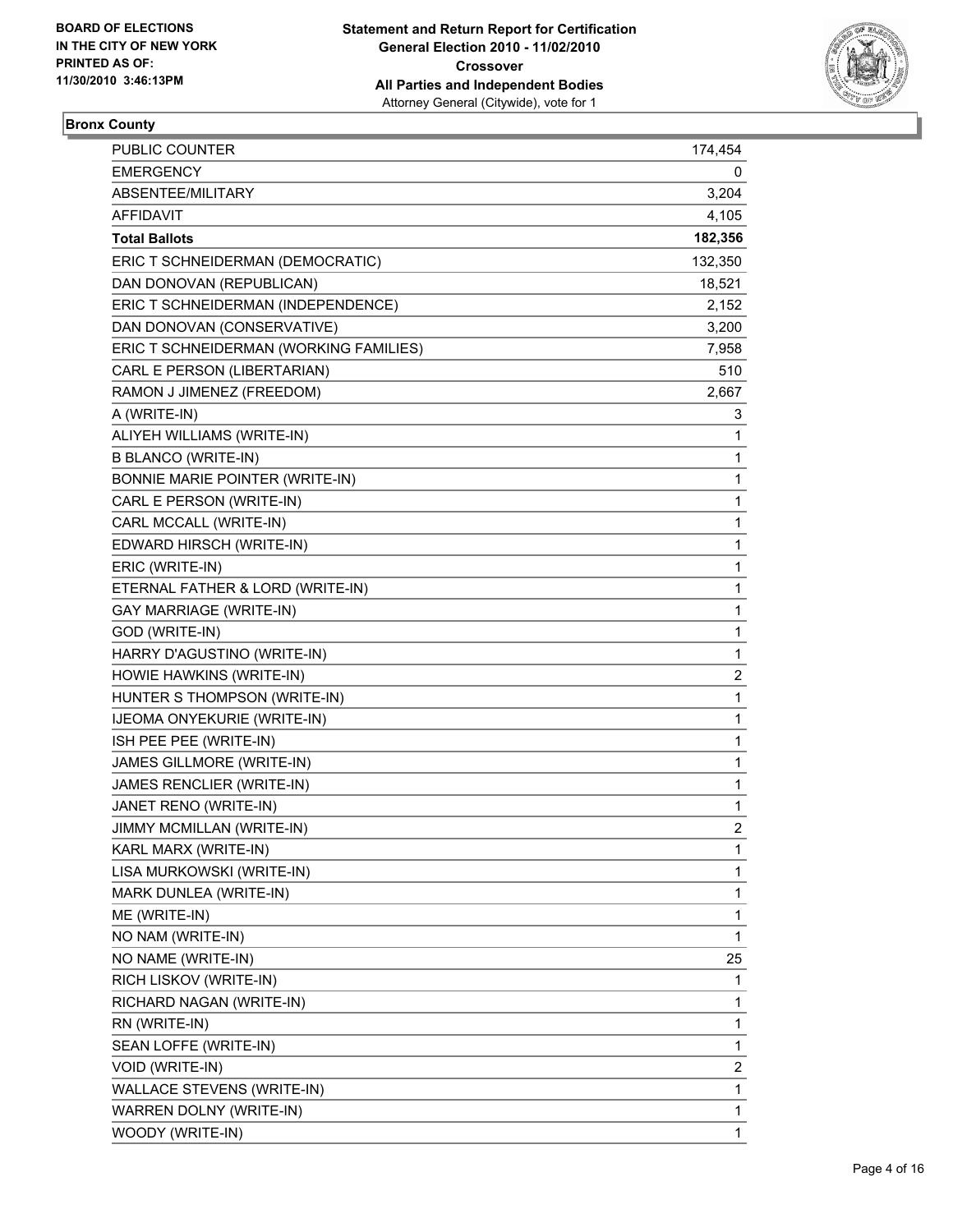

## **Bronx County**

**Total Votes** 167,421 Unrecorded 14,935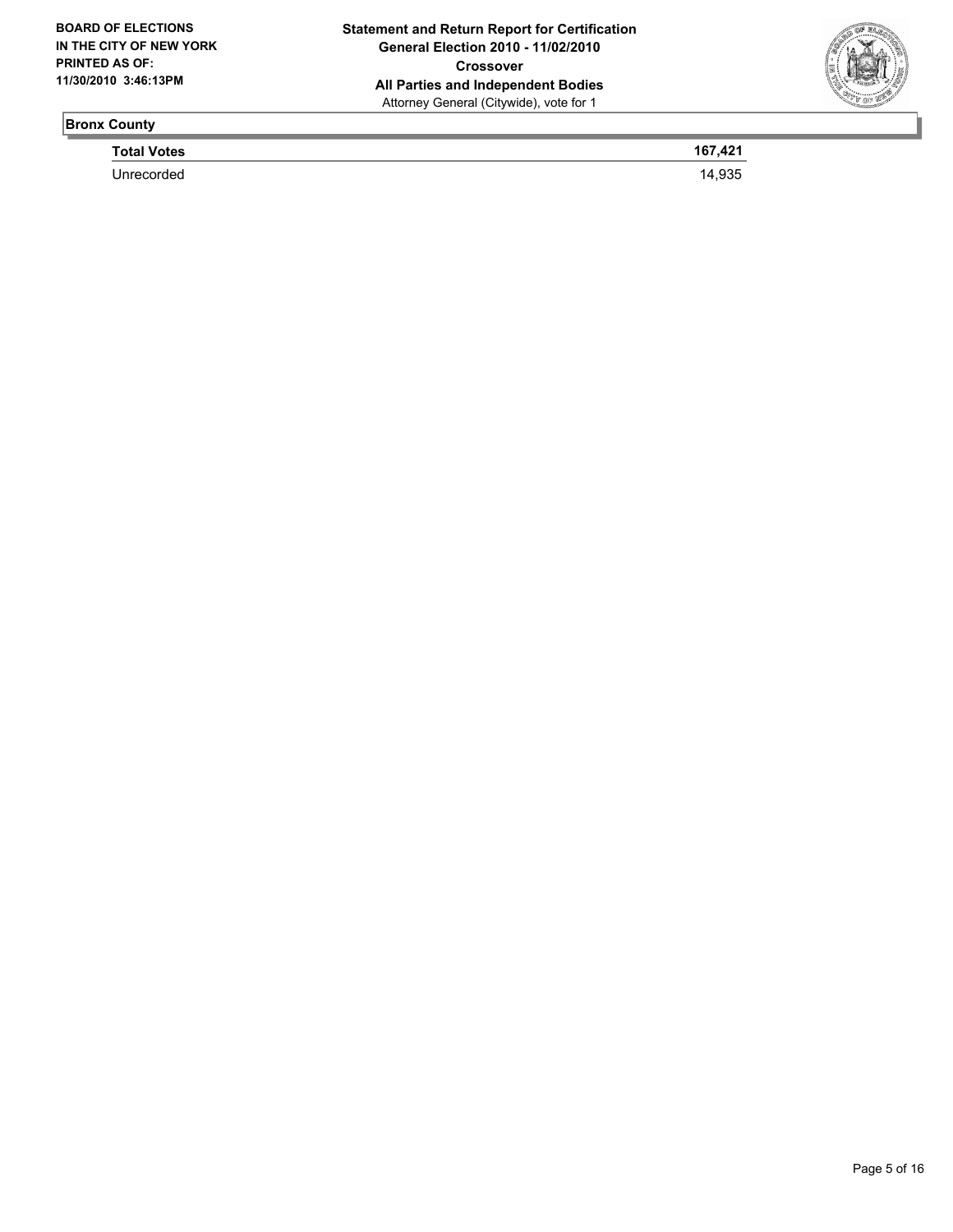

#### **Kings County**

| PUBLIC COUNTER                         | 393,292                 |
|----------------------------------------|-------------------------|
| <b>EMERGENCY</b>                       | 350                     |
| ABSENTEE/MILITARY                      | 7,280                   |
| AFFIDAVIT                              | 8,988                   |
| <b>Total Ballots</b>                   | 411,705                 |
| ERIC T SCHNEIDERMAN (DEMOCRATIC)       | 256,815                 |
| DAN DONOVAN (REPUBLICAN)               | 74,039                  |
| ERIC T SCHNEIDERMAN (INDEPENDENCE)     | 5,985                   |
| DAN DONOVAN (CONSERVATIVE)             | 8,921                   |
| ERIC T SCHNEIDERMAN (WORKING FAMILIES) | 31,137                  |
| CARL E PERSON (LIBERTARIAN)            | 1,428                   |
| RAMON J JIMENEZ (FREEDOM)              | 4,823                   |
| ABRAHAM BLUM (WRITE-IN)                | 1                       |
| BELLA LARELLE (WRITE-IN)               | 1                       |
| CHARLES COUCH (WRITE-IN)               | 1                       |
| CHARLIE HEINZ (WRITE-IN)               | 1                       |
| CHECK MAILK (WRITE-IN)                 | 1                       |
| CHEVY SLOMOVICS (WRITE-IN)             | $\overline{\mathbf{c}}$ |
| CHRISTOPER SLATTEAY (WRITE-IN)         | 1                       |
| DAN DONOVAN VOID (WRITE-IN)            | 1                       |
| DAN GRINKEVAH (WRITE-IN)               | 1                       |
| DANIEL TANNENBAUM (WRITE-IN)           | 1                       |
| DAVID NIDERMAN (WRITE-IN)              | 2                       |
| DAVID TANNENBAUM (WRITE-IN)            | 1                       |
| DOUGLAS DIKI JIAN (WRITE-IN)           | 1                       |
| EDWARD GRIFFITH (WRITE-IN)             | 1                       |
| ERIC DINALO (WRITE-IN)                 | 1                       |
| ERNEST HEMINGWAY (WRITE-IN)            | 1                       |
| <b>GEORGE BRADY (WRITE-IN)</b>         | 1                       |
| GERALD E DAVIS JR (WRITE-IN)           | 1                       |
| IAN D GIRSHEK (WRITE-IN)               | 3                       |
| JAMES B DOE (WRITE-IN)                 | 1                       |
| JAMES LANE (WRITE-IN)                  | $\mathbf{2}$            |
| JENNIFER WALTERS (WRITE-IN)            | 1                       |
| JERRY GARCIA (WRITE-IN)                | 1                       |
| JIMMY MCMILLAN (WRITE-IN)              | 1                       |
| JIMMY MCMILLIAN (WRITE-IN)             | 1                       |
| JOHN WILSON CORTES (WRITE-IN)          | 2                       |
| JOSEPH HAYON (WRITE-IN)                | 1                       |
| KIM MOSCERSUATOUO (WRITE-IN)           | 1                       |
| LORRAINE NELSON (WRITE-IN)             | 1                       |
| LYNNE STEWART (WRITE-IN)               | 1                       |
| MARA PANDOLFO (WRITE-IN)               | 1                       |
| MARCY C GORDON (WRITE-IN)              | 1                       |
| MAURICE MADJARI (WRITE-IN)             | 1                       |
| MELVIN KLIEN (WRITE-IN)                | 1                       |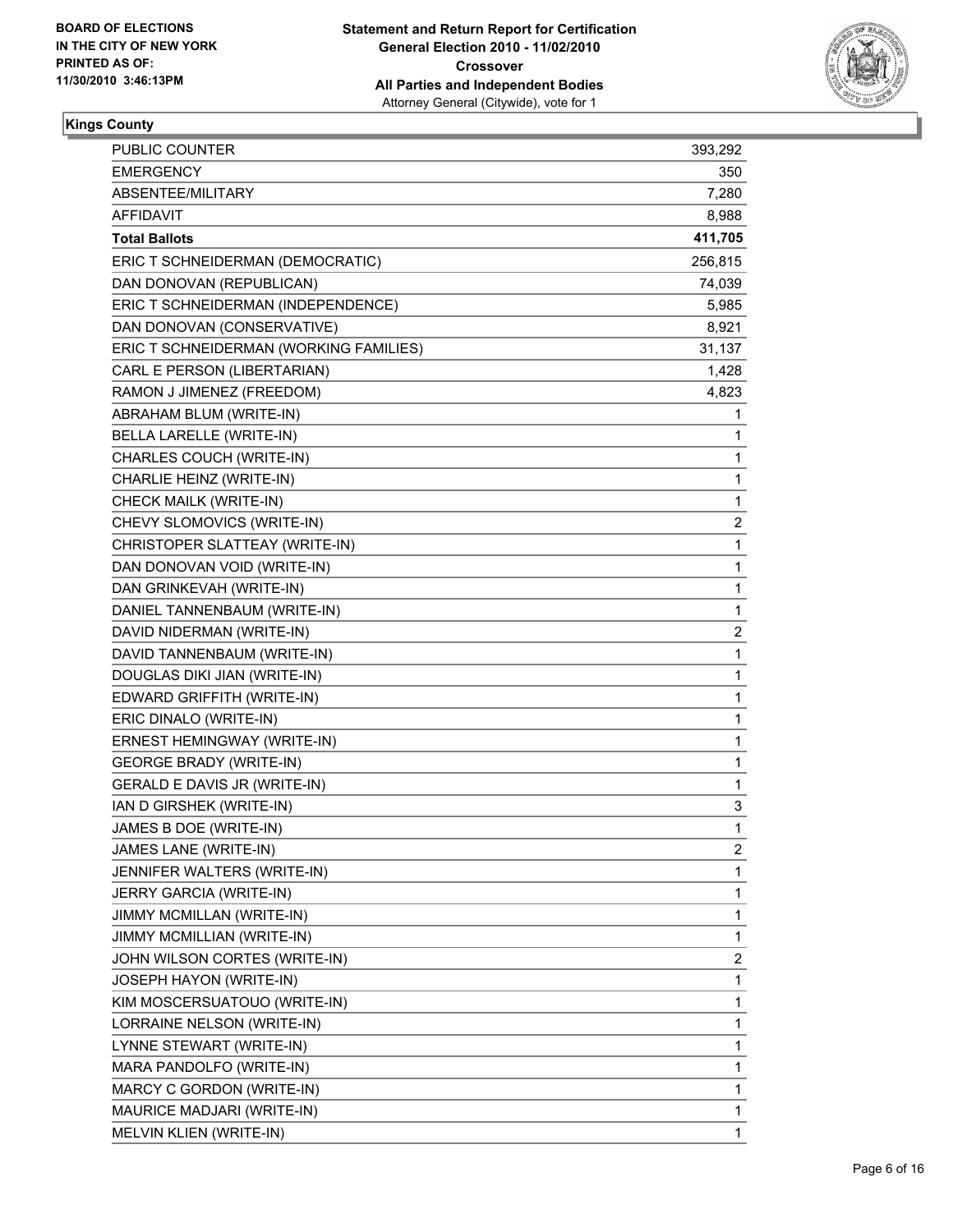

#### **Kings County**

| MICHAEL DECILLIS (WRITE-IN)     |         |
|---------------------------------|---------|
| MICHAELMOMA HOV (WRITE-IN)      |         |
| MOSHE GREEN (WRITE-IN)          |         |
| RAMON JIMENEZ VOID (WRITE-IN)   |         |
| <b>RENEE HAYNES (WRITE-IN)</b>  |         |
| <b>ROBERT SUTTON (WRITE-IN)</b> |         |
| RUDOLPH GIULIANI (WRITE-IN)     |         |
| SAMUEL JACKSON (WRITE-IN)       |         |
| SEKOY MARTIN (WRITE-IN)         |         |
| YAEL SHAWATZ (WRITE-IN)         |         |
| YOGI BEAR (WRITE-IN)            |         |
| <b>Total Votes</b>              | 383,199 |
| Unrecorded                      | 28.506  |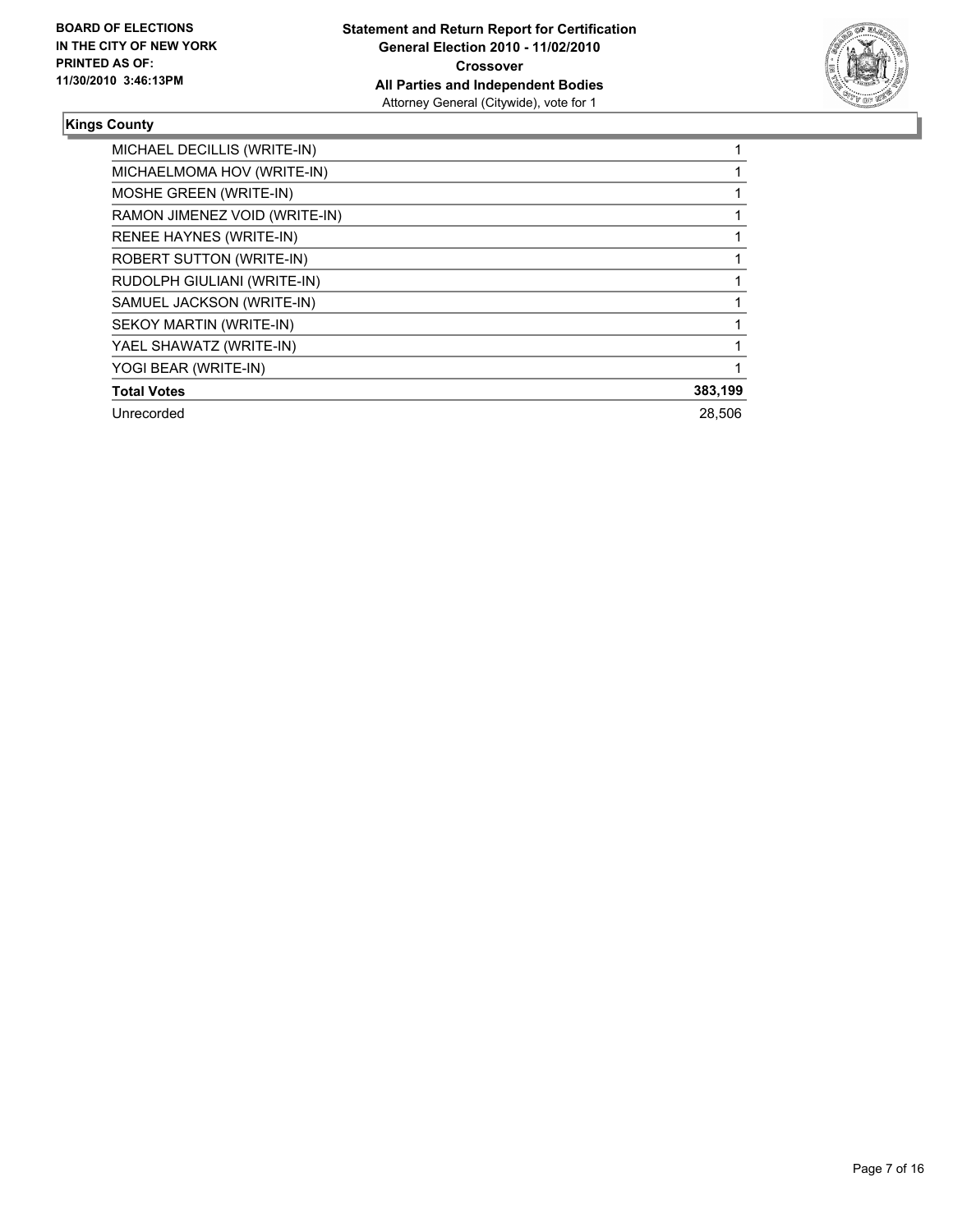

## **Queens County**

| PUBLIC COUNTER                         | 336,956      |
|----------------------------------------|--------------|
| <b>EMERGENCY</b>                       | 209          |
| ABSENTEE/MILITARY                      | 7,837        |
| AFFIDAVIT                              | 4,752        |
| <b>Total Ballots</b>                   | 351,550      |
| ERIC T SCHNEIDERMAN (DEMOCRATIC)       | 212,638      |
| DAN DONOVAN (REPUBLICAN)               | 77,786       |
| ERIC T SCHNEIDERMAN (INDEPENDENCE)     | 5,501        |
| DAN DONOVAN (CONSERVATIVE)             | 10,423       |
| ERIC T SCHNEIDERMAN (WORKING FAMILIES) | 13,479       |
| CARL E PERSON (LIBERTARIAN)            | 1,332        |
| RAMON J JIMENEZ (FREEDOM)              | 3,231        |
| AMRIN KHANDER (WRITE-IN)               | 1            |
| ATTY WYATT (WRITE-IN)                  | 1            |
| AU SAAB (WRITE-IN)                     | 1            |
| BILL THOMPSON (WRITE-IN)               | 1            |
| BOB (WRITE-IN)                         | 1            |
| CARL E. PERSON (WRITE-IN)              | 1            |
| CARL THOMPSON (WRITE-IN)               | 1            |
| COFFEY (WRITE-IN)                      | 1            |
| COREY BERAK (WRITE-IN)                 | 1            |
| DAVID DUHAN (WRITE-IN)                 | 1            |
| DAVID PATERSON (WRITE-IN)              | 1            |
| DECLINED PHANTOM (WRITE-IN)            | 1            |
| EDWARD J. SPIOLLI (WRITE-IN)           | 1            |
| EDWARD KIERNEN (WRITE-IN)              | 1            |
| ELLIOT SPITZER (WRITE-IN)              | 1            |
| EMMANUEL ST. JEAN (WRITE-IN)           | 1            |
| ERIC DIWALLO (WRITE-IN)                | 1            |
| ERIC T (WRITE-IN)                      | 1            |
| FRANK RUCCIERI CPA (WRITE-IN)          | 1            |
| <b>GARBELL THE CLOWN (WRITE-IN)</b>    | 1            |
| JADE CHU (WRITE-IN)                    | 2            |
| JAMES TRIKAS (WRITE-IN)                | 1            |
| JEFFREY HARDY (WRITE-IN)               | 1            |
| JOE DAWSON (WRITE-IN)                  | 1            |
| JOE MILLER (WRITE-IN)                  | 1            |
| JOHN BATTERTON JR (WRITE-IN)           | 1            |
| JOHN C. KONRATH (WRITE-IN)             | 1            |
| JOHN RAESE (WRITE-IN)                  | 1            |
| JOHN S. BOUGIAMAS (WRITE-IN)           | 1            |
| JOHN STEWART (WRITE-IN)                | 1            |
| JOHN W. CRONIN (WRITE-IN)              | 1            |
| JON DOE (WRITE-IN)                     | 1            |
| JONAS BENDER-NASH (WRITE-IN)           | 1            |
| JUNE CHENG (WRITE-IN)                  | $\mathbf{1}$ |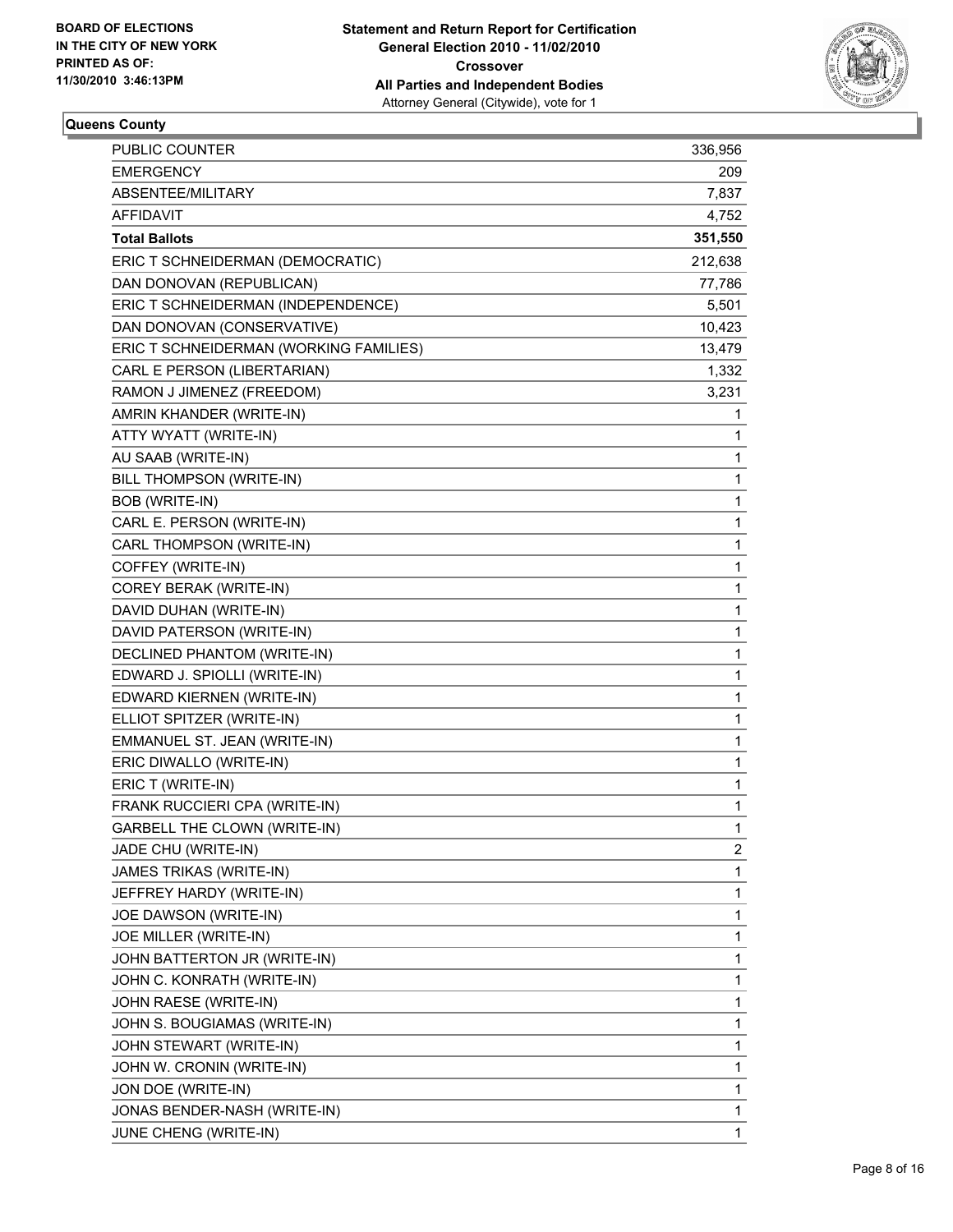

#### **Queens County**

| <b>JUSTICE JOHNSON (WRITE-IN)</b> | 1       |
|-----------------------------------|---------|
| K. WILLINGHAM (WRITE-IN)          | 2       |
| KATHLEEN RICE (WRITE-IN)          | 2       |
| KEVIN BOYLE (WRITE-IN)            | 1       |
| KEVIN WALSH (WRITE-IN)            | 1       |
| KIK KULIDOS (WRITE-IN)            | 1       |
| KURT COBAIN (WRITE-IN)            | 1       |
| LAURENCE GOLDSTEIN (WRITE-IN)     | 1       |
| MAYLIN CAMPBELL (WRITE-IN)        | 1       |
| MICHAEL WALGER (WRITE-IN)         | 1       |
| MICKEY MOUSE (WRITE-IN)           | 2       |
| MONTGOMERY SUMMA (WRITE-IN)       | 2       |
| NELZAEH THE WONERCAT (WRITE-IN)   | 1       |
| NO NAME (WRITE-IN)                | 52      |
| PLUTO (WRITE-IN)                  | 1       |
| RALPH NADER (WRITE-IN)            | 2       |
| RAYMOND GEE (WRITE-IN)            | 1       |
| RICHARD BREWSKY (WRITE-IN)        | 1       |
| RICHARD BROWN (WRITE-IN)          | 1       |
| RICHARD BUTLER (WRITE-IN)         | 1       |
| ROBYA FISHER (WRITE-IN)           | 1       |
| ROD BLAGOJEVICE (WRITE-IN)        | 1       |
| SEAN COFFEY (WRITE-IN)            | 1       |
| SEAN DEBIASE (WRITE-IN)           | 1       |
| SEAN SULLIVAN (WRITE-IN)          | 1       |
| SHARON BRONER (WRITE-IN)          | 1       |
| SPUNY GIOIA (WRITE-IN)            | 1       |
| SUZY HOTROD (WRITE-IN)            | 1       |
| TAHIRA NORTON (WRITE-IN)          | 1       |
| VIVIA MORGAN (WRITE-IN)           | 1       |
| WALTER N IWACHOW (WRITE-IN)       | 1       |
| WILLIAM J MILLS JR. (WRITE-IN)    | 1       |
| <b>Total Votes</b>                | 324,513 |
| Unrecorded                        | 27,037  |
|                                   |         |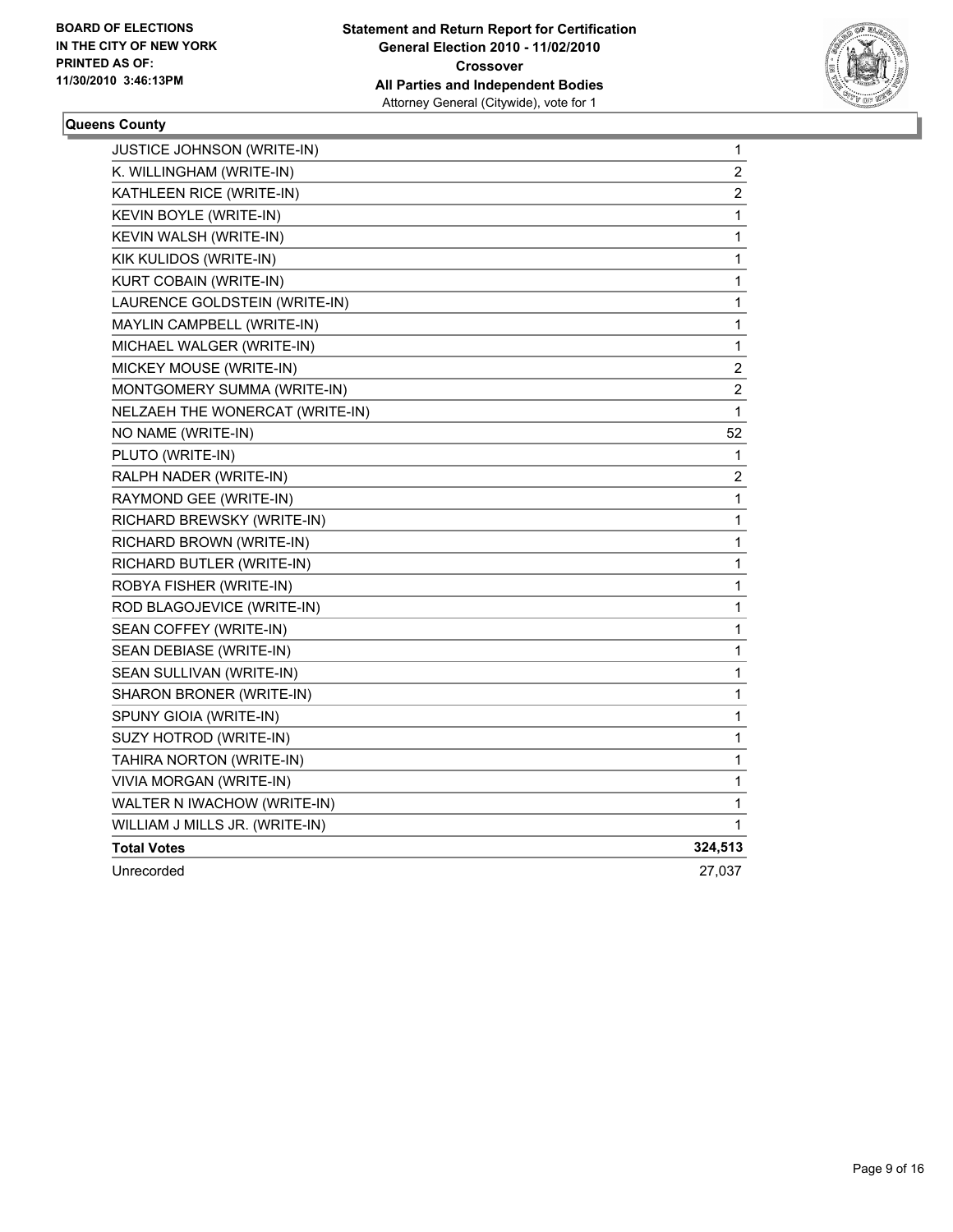

## **Richmond County**

| <b>PUBLIC COUNTER</b>                  | 94,944       |
|----------------------------------------|--------------|
| <b>EMERGENCY</b>                       | 1            |
| ABSENTEE/MILITARY                      | 3,229        |
| <b>AFFIDAVIT</b>                       | 990          |
| <b>Total Ballots</b>                   | 99,368       |
| ERIC T SCHNEIDERMAN (DEMOCRATIC)       | 28,628       |
| DAN DONOVAN (REPUBLICAN)               | 54,066       |
| ERIC T SCHNEIDERMAN (INDEPENDENCE)     | 1,586        |
| DAN DONOVAN (CONSERVATIVE)             | 8,036        |
| ERIC T SCHNEIDERMAN (WORKING FAMILIES) | 2,334        |
| CARL E PERSON (LIBERTARIAN)            | 385          |
| RAMON J JIMENEZ (FREEDOM)              | 414          |
| <b>BLANK (WRITE-IN)</b>                | 1            |
| CHARLES XAVIER (WRITE-IN)              | 1            |
| DANNY PANZELLA (WRITE-IN)              | 1            |
| DAVID MOAT (WRITE-IN)                  | 1            |
| ELIZABETH CAMMARATA (WRITE-IN)         | $\mathbf{1}$ |
| INANIMATE CARBON ROD (WRITE-IN)        | 1            |
| JORDAN LAMARSH (WRITE-IN)              | 1            |
| LORI SADDLER (WRITE-IN)                | 1            |
| MICHELLE BRIGGS (WRITE-IN)             | $\mathbf{1}$ |
| MICKEY MOUSE (WRITE-IN)                | $\mathbf{1}$ |
| NO NAME (WRITE-IN)                     | 4            |
| TERESA A. ZERILLI (WRITE-IN)           | 1            |
| TOM MARANO (WRITE-IN)                  | $\mathbf 1$  |
| <b>Total Votes</b>                     | 95,465       |
| Unrecorded                             | 3.903        |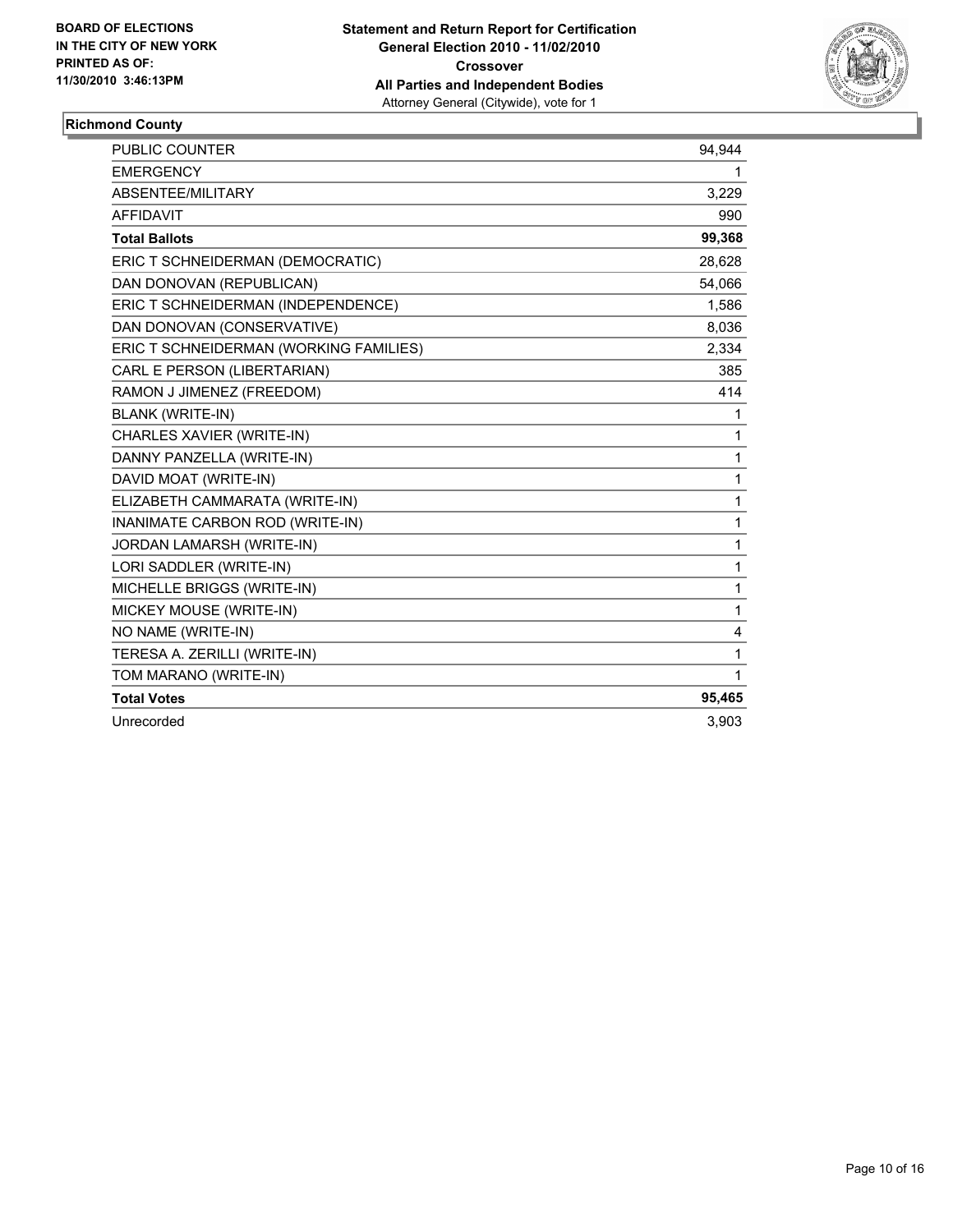

| PUBLIC COUNTER                         | 1,340,881    |
|----------------------------------------|--------------|
| <b>EMERGENCY</b>                       | 680          |
| ABSENTEE/MILITARY                      | 30,665       |
| <b>AFFIDAVIT</b>                       | 28,442       |
| <b>Total Ballots</b>                   | 1,409,598    |
| ERIC T SCHNEIDERMAN (DEMOCRATIC)       | 869,535      |
| DAN DONOVAN (REPUBLICAN)               | 282,749      |
| ERIC T SCHNEIDERMAN (INDEPENDENCE)     | 22,585       |
| DAN DONOVAN (CONSERVATIVE)             | 35,120       |
| ERIC T SCHNEIDERMAN (WORKING FAMILIES) | 82,227       |
| CARL E PERSON (LIBERTARIAN)            | 5,431        |
| RAMON J JIMENEZ (FREEDOM)              | 14,083       |
| (EXPLETIVE) (WRITE-IN)                 | 1            |
| (NONE) (WRITE-IN)                      | 1            |
| A (WRITE-IN)                           | 3            |
| ABRAHAM BLUM (WRITE-IN)                | 1            |
| ADRIUDRORMAN (WRITE-IN)                | 1            |
| ALIYEH WILLIAMS (WRITE-IN)             | 1            |
| AMRIN KHANDER (WRITE-IN)               | 1            |
| ANDREW CUOMO (WRITE-IN)                | 1            |
| ANDREW LEWIS (WRITE-IN)                | 1            |
| ANTHONY HILL (WRITE-IN)                | 1            |
| ATTY WYATT (WRITE-IN)                  | 1            |
| AU SAAB (WRITE-IN)                     | 1            |
| <b>B BLANCO (WRITE-IN)</b>             | 1            |
| BELLA LARELLE (WRITE-IN)               | 1            |
| <b>BEN ROBINSON (WRITE-IN)</b>         | 1            |
| BENJAMIN CALEV (WRITE-IN)              | 1            |
| BILL THOMPSON (WRITE-IN)               | 1            |
| <b>BLANK (WRITE-IN)</b>                | 1            |
| <b>BOB (WRITE-IN)</b>                  | 1            |
| BONNIE MARIE POINTER (WRITE-IN)        | 1            |
| <b>BRODSKY (WRITE-IN)</b>              | 3            |
| CARL E PERSON (WRITE-IN)               | $\mathbf{1}$ |
| CARL E. PERSON (WRITE-IN)              | 1            |
| CARL MCCALL (WRITE-IN)                 | 1            |
| CARL THOMPSON (WRITE-IN)               | 1            |
| CHARLES COUCH (WRITE-IN)               | 1            |
| CHARLES GRIENSKY (WRITE-IN)            | 1            |
| CHARLES XAVIER (WRITE-IN)              | 1            |
| CHARLIE HEINZ (WRITE-IN)               | 1            |
| CHECK MAILK (WRITE-IN)                 | 1            |
| CHEVY SLOMOVICS (WRITE-IN)             | 2            |
| CHRISTOPER SLATTEAY (WRITE-IN)         | 1            |
| CHUCK ZLATKIN (WRITE-IN)               | 2            |
| COFFEY (WRITE-IN)                      | $\mathbf{1}$ |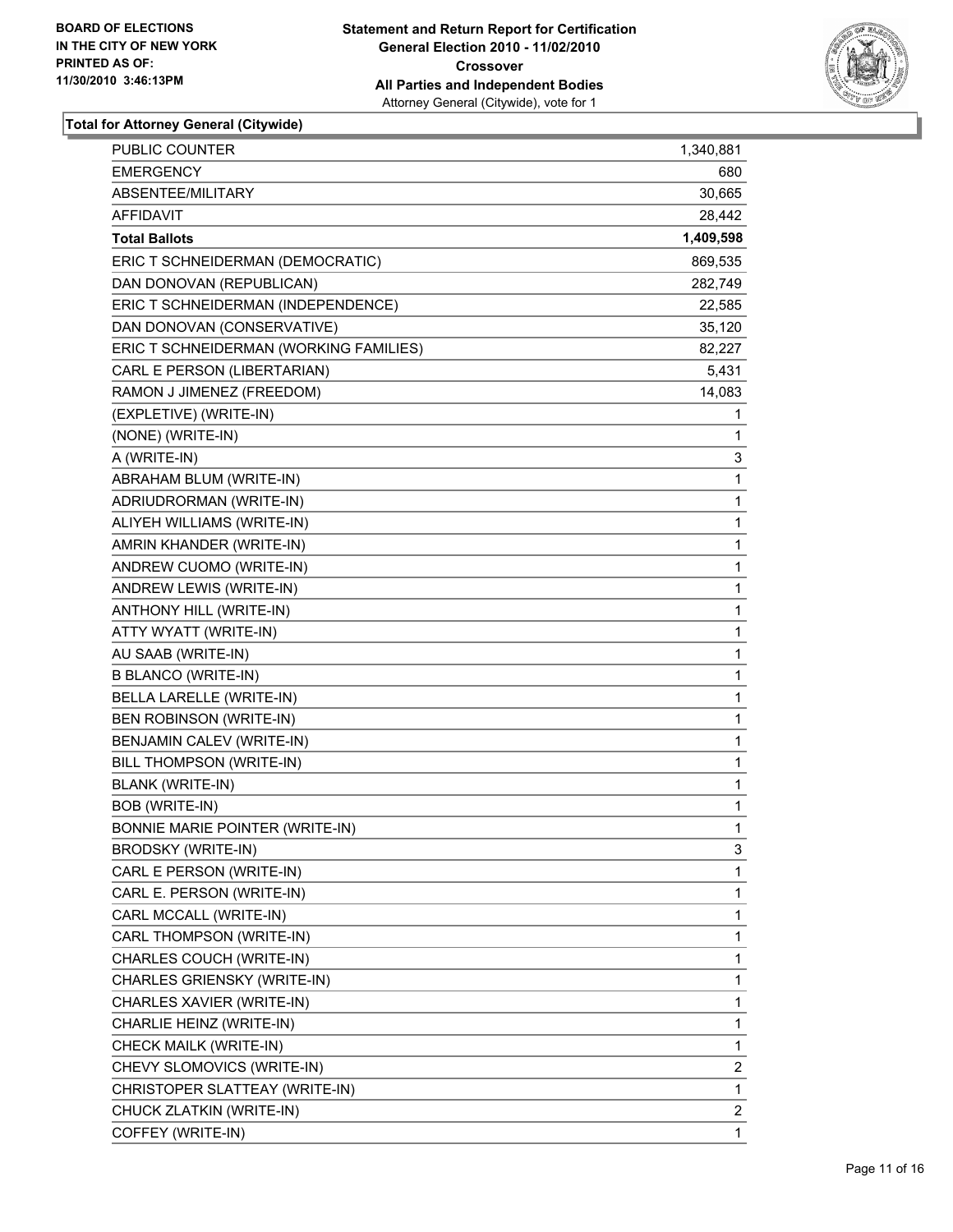

| COREY BERAK (WRITE-IN)              | 1                                                                                                                                                                                                                                                                                                                                                                                                                                                                                                                                                                                                                                                   |
|-------------------------------------|-----------------------------------------------------------------------------------------------------------------------------------------------------------------------------------------------------------------------------------------------------------------------------------------------------------------------------------------------------------------------------------------------------------------------------------------------------------------------------------------------------------------------------------------------------------------------------------------------------------------------------------------------------|
| DAN DONOVAN VOID (WRITE-IN)         | 1                                                                                                                                                                                                                                                                                                                                                                                                                                                                                                                                                                                                                                                   |
|                                     | 1                                                                                                                                                                                                                                                                                                                                                                                                                                                                                                                                                                                                                                                   |
|                                     | 1                                                                                                                                                                                                                                                                                                                                                                                                                                                                                                                                                                                                                                                   |
|                                     | 1                                                                                                                                                                                                                                                                                                                                                                                                                                                                                                                                                                                                                                                   |
|                                     | 1                                                                                                                                                                                                                                                                                                                                                                                                                                                                                                                                                                                                                                                   |
|                                     | 1                                                                                                                                                                                                                                                                                                                                                                                                                                                                                                                                                                                                                                                   |
|                                     | 1                                                                                                                                                                                                                                                                                                                                                                                                                                                                                                                                                                                                                                                   |
|                                     | $\overline{c}$                                                                                                                                                                                                                                                                                                                                                                                                                                                                                                                                                                                                                                      |
|                                     | 4                                                                                                                                                                                                                                                                                                                                                                                                                                                                                                                                                                                                                                                   |
|                                     | 1                                                                                                                                                                                                                                                                                                                                                                                                                                                                                                                                                                                                                                                   |
|                                     | 1                                                                                                                                                                                                                                                                                                                                                                                                                                                                                                                                                                                                                                                   |
|                                     | 1                                                                                                                                                                                                                                                                                                                                                                                                                                                                                                                                                                                                                                                   |
|                                     | 1                                                                                                                                                                                                                                                                                                                                                                                                                                                                                                                                                                                                                                                   |
|                                     | 1                                                                                                                                                                                                                                                                                                                                                                                                                                                                                                                                                                                                                                                   |
|                                     | 1                                                                                                                                                                                                                                                                                                                                                                                                                                                                                                                                                                                                                                                   |
|                                     | 1                                                                                                                                                                                                                                                                                                                                                                                                                                                                                                                                                                                                                                                   |
|                                     | 1                                                                                                                                                                                                                                                                                                                                                                                                                                                                                                                                                                                                                                                   |
|                                     | 2                                                                                                                                                                                                                                                                                                                                                                                                                                                                                                                                                                                                                                                   |
|                                     | 1                                                                                                                                                                                                                                                                                                                                                                                                                                                                                                                                                                                                                                                   |
|                                     | 1                                                                                                                                                                                                                                                                                                                                                                                                                                                                                                                                                                                                                                                   |
|                                     | 1                                                                                                                                                                                                                                                                                                                                                                                                                                                                                                                                                                                                                                                   |
|                                     | 1                                                                                                                                                                                                                                                                                                                                                                                                                                                                                                                                                                                                                                                   |
|                                     | 1                                                                                                                                                                                                                                                                                                                                                                                                                                                                                                                                                                                                                                                   |
| ERIC DINALLO (WRITE-IN)             | 8                                                                                                                                                                                                                                                                                                                                                                                                                                                                                                                                                                                                                                                   |
|                                     |                                                                                                                                                                                                                                                                                                                                                                                                                                                                                                                                                                                                                                                     |
| ERIC DINALO (WRITE-IN)              | 1                                                                                                                                                                                                                                                                                                                                                                                                                                                                                                                                                                                                                                                   |
| ERIC DIWALLO (WRITE-IN)             | 1                                                                                                                                                                                                                                                                                                                                                                                                                                                                                                                                                                                                                                                   |
| ERIC T (WRITE-IN)                   | 1                                                                                                                                                                                                                                                                                                                                                                                                                                                                                                                                                                                                                                                   |
| ERNEST HEMINGWAY (WRITE-IN)         | 1                                                                                                                                                                                                                                                                                                                                                                                                                                                                                                                                                                                                                                                   |
| ESIA DINALLO (WRITE-IN)             | 1                                                                                                                                                                                                                                                                                                                                                                                                                                                                                                                                                                                                                                                   |
| ESIC DINALLO (WRITE-IN)             | 1                                                                                                                                                                                                                                                                                                                                                                                                                                                                                                                                                                                                                                                   |
| ETERNAL FATHER & LORD (WRITE-IN)    | 1                                                                                                                                                                                                                                                                                                                                                                                                                                                                                                                                                                                                                                                   |
| FRANK RUCCIERI CPA (WRITE-IN)       | 1                                                                                                                                                                                                                                                                                                                                                                                                                                                                                                                                                                                                                                                   |
| FULL PUBLIC FUNDING (WRITE-IN)      | 1                                                                                                                                                                                                                                                                                                                                                                                                                                                                                                                                                                                                                                                   |
| <b>GARBELL THE CLOWN (WRITE-IN)</b> | 1                                                                                                                                                                                                                                                                                                                                                                                                                                                                                                                                                                                                                                                   |
| GAY MARRIAGE (WRITE-IN)             | 1                                                                                                                                                                                                                                                                                                                                                                                                                                                                                                                                                                                                                                                   |
| <b>GEORGE BRADY (WRITE-IN)</b>      | 1                                                                                                                                                                                                                                                                                                                                                                                                                                                                                                                                                                                                                                                   |
| GERALD E DAVIS JR (WRITE-IN)        | 1                                                                                                                                                                                                                                                                                                                                                                                                                                                                                                                                                                                                                                                   |
| GOD (WRITE-IN)                      | 1                                                                                                                                                                                                                                                                                                                                                                                                                                                                                                                                                                                                                                                   |
| HARRY D'AGUSTINO (WRITE-IN)         | 1                                                                                                                                                                                                                                                                                                                                                                                                                                                                                                                                                                                                                                                   |
| HARVEY MILK (WRITE-IN)              | 1                                                                                                                                                                                                                                                                                                                                                                                                                                                                                                                                                                                                                                                   |
| HOLT (WRITE-IN)                     | 1                                                                                                                                                                                                                                                                                                                                                                                                                                                                                                                                                                                                                                                   |
| HOWIE HAWKINS (WRITE-IN)            | 3                                                                                                                                                                                                                                                                                                                                                                                                                                                                                                                                                                                                                                                   |
| HUNTER S THOMPSON (WRITE-IN)        | 1                                                                                                                                                                                                                                                                                                                                                                                                                                                                                                                                                                                                                                                   |
| IAN D GIRSHEK (WRITE-IN)            | 3                                                                                                                                                                                                                                                                                                                                                                                                                                                                                                                                                                                                                                                   |
|                                     | DAN GRINKEVAH (WRITE-IN)<br>DANIEL O DONNELL (WRITE-IN)<br>DANIEL TANNENBAUM (WRITE-IN)<br>DANNY PANZELLA (WRITE-IN)<br>DAVID DUHAN (WRITE-IN)<br>DAVID MOAT (WRITE-IN)<br>DAVID NIDERMAN (WRITE-IN)<br>DAVID PATERSON (WRITE-IN)<br>DAVID TANNENBAUM (WRITE-IN)<br>DECLINED PHANTOM (WRITE-IN)<br>DINALLO (WRITE-IN)<br>DOUGLAS DIKI JIAN (WRITE-IN)<br>EDWARD GRIFFITH (WRITE-IN)<br>EDWARD HIRSCH (WRITE-IN)<br>EDWARD J. SPIOLLI (WRITE-IN)<br>EDWARD KIERNEN (WRITE-IN)<br>ELAYNA PHAM (WRITE-IN)<br>ELIZABETH CAMMARATA (WRITE-IN)<br>ELLIOT SPITZER (WRITE-IN)<br>EMMANUEL ST. JEAN (WRITE-IN)<br>ERIC (WRITE-IN)<br>ERIC DINALLA (WRITE-IN) |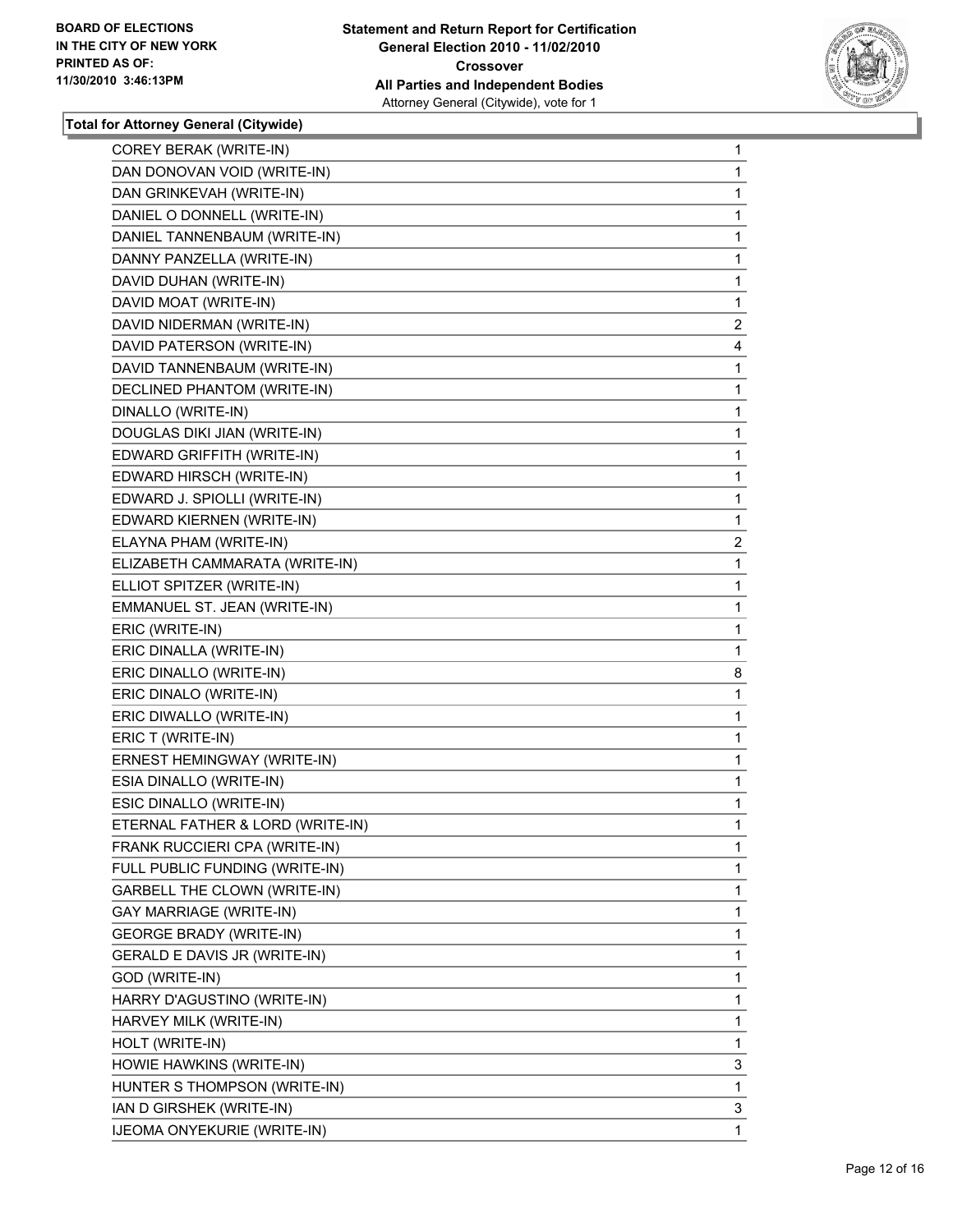

| INANIMATE CARBON ROD (WRITE-IN)      | $\mathbf 1$    |
|--------------------------------------|----------------|
| INDEPENVANT KATHLEEN RICE (WRITE-IN) | 1              |
| ISH PEE PEE (WRITE-IN)               | 1              |
| JADE CHU (WRITE-IN)                  | 2              |
| JAMES B DOE (WRITE-IN)               | 1              |
| JAMES GILLMORE (WRITE-IN)            | 1              |
| JAMES LANE (WRITE-IN)                | 2              |
| JAMES RENCLIER (WRITE-IN)            | 1              |
| <b>JAMES TRIKAS (WRITE-IN)</b>       | 1              |
| JANET RENO (WRITE-IN)                | 1              |
| JEFFREY HARDY (WRITE-IN)             | 1              |
| JEFFREY STEINMAN (WRITE-IN)          | 1              |
| JENNIFER WALTERS (WRITE-IN)          | 1              |
| JERRY GARCIA (WRITE-IN)              | 1              |
| JIMMY MCMILLAN (WRITE-IN)            | 4              |
| JIMMY MCMILLIAN (WRITE-IN)           | 1              |
| JOE DAWSON (WRITE-IN)                | 1              |
| JOE MILLER (WRITE-IN)                | 1              |
| JOHN BATTERTON JR (WRITE-IN)         | 1              |
| JOHN C. KONRATH (WRITE-IN)           | 1              |
| JOHN RAESE (WRITE-IN)                | 1              |
| JOHN S. BOUGIAMAS (WRITE-IN)         | 1              |
| JOHN STEWART (WRITE-IN)              | 1              |
| JOHN W. CRONIN (WRITE-IN)            | 1              |
| JOHN WILSON CORTES (WRITE-IN)        | $\overline{c}$ |
| JON DOE (WRITE-IN)                   | 1              |
| JON STEWART (WRITE-IN)               | 1              |
| JONAS BENDER-NASH (WRITE-IN)         | 1              |
| JORDAN LAMARSH (WRITE-IN)            | 1              |
| JOSEPH HAYON (WRITE-IN)              | 1              |
| JUDITH S KAYE (WRITE-IN)             | 3              |
| JUDY SCHEIRDLIY (WRITE-IN)           | 1              |
| JUNE CHENG (WRITE-IN)                | 1              |
| JUSTICE JOHNSON (WRITE-IN)           | 1              |
| K. WILLINGHAM (WRITE-IN)             | 2              |
| KARL MARX (WRITE-IN)                 | 1              |
| KATHLEEN RICE (WRITE-IN)             | 7              |
| KEVIN BOYLE (WRITE-IN)               | 1              |
| KEVIN MCLANAHAN (WRITE-IN)           | 1              |
| KEVIN WALSH (WRITE-IN)               | 1              |
| KIK KULIDOS (WRITE-IN)               | 1              |
| KIM MOSCERSUATOUO (WRITE-IN)         | 1              |
| KURT COBAIN (WRITE-IN)               | 1              |
| LARRY MONTY (WRITE-IN)               | 1              |
| LAURENCE GOLDSTEIN (WRITE-IN)        | 1              |
| LEONARD VAISMAN (WRITE-IN)           | 1              |
|                                      |                |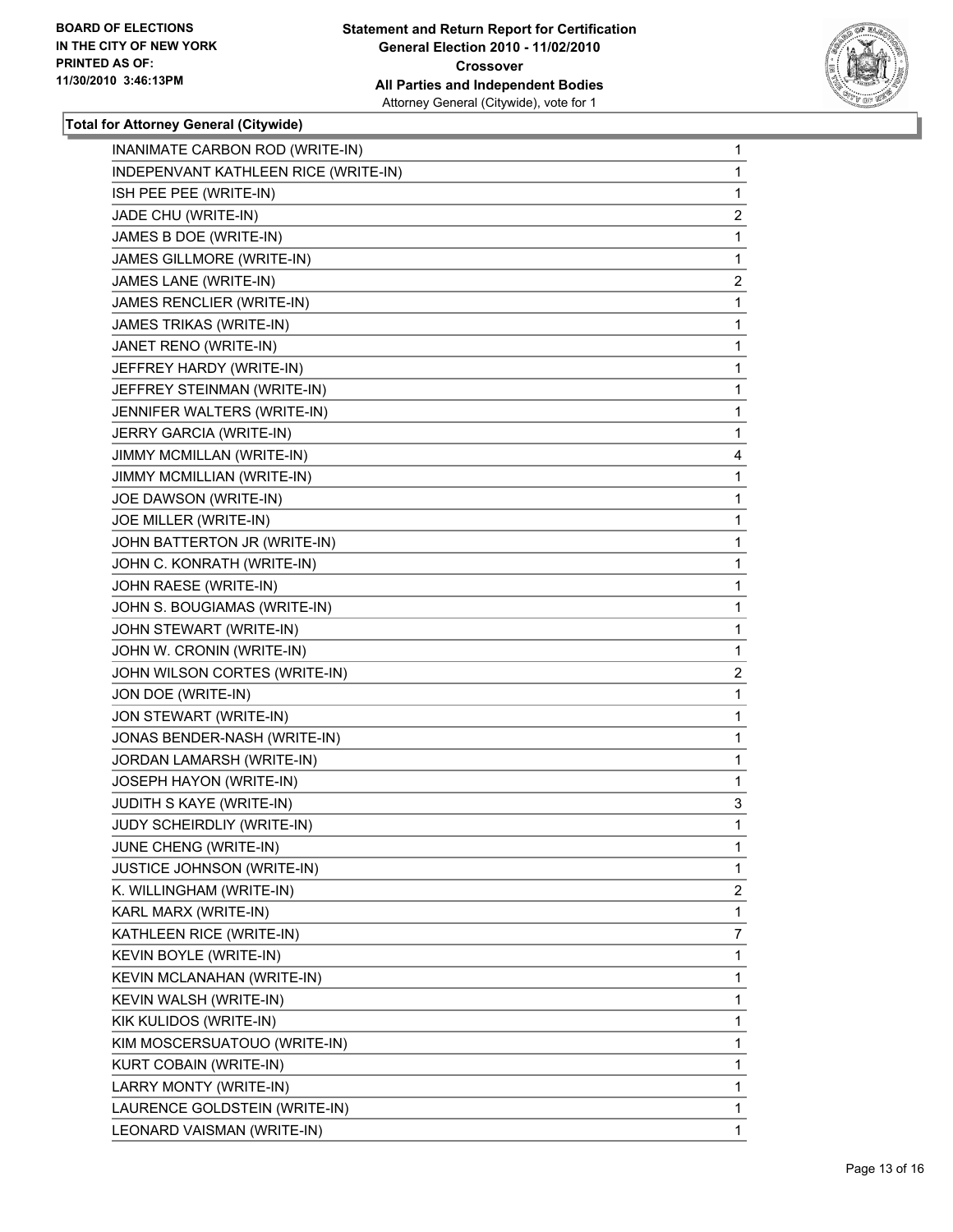

| LINE 2 BLANK (WRITE-IN)                            | 1              |
|----------------------------------------------------|----------------|
| LISA MURKOWSKI (WRITE-IN)                          | 1              |
| LORD JESUS CHRIST THE SON OF GOD (WRITE-IN)        | 1              |
| LORI SADDLER (WRITE-IN)                            | 1              |
| LORRAINE NELSON (WRITE-IN)                         | 1              |
| LYNN STEWART (WRITE-IN)                            | 1              |
| LYNNE STEWART (WRITE-IN)                           | 1              |
| MARA PANDOLFO (WRITE-IN)                           | 1              |
| MARCY C GORDON (WRITE-IN)                          | 1              |
| MARK DUNLEA (WRITE-IN)                             | 1              |
| MARTIN STAHL (WRITE-IN)                            | 1              |
| MAURICE MADJARI (WRITE-IN)                         | 1              |
| MAYLIN CAMPBELL (WRITE-IN)                         | 1              |
| ME (WRITE-IN)                                      | 1              |
| MELVIN KLIEN (WRITE-IN)                            | 1              |
| MICHAEL BLOOMBERG (WRITE-IN)                       | 1              |
| MICHAEL DECILLIS (WRITE-IN)                        | 1              |
| MICHAEL WALGER (WRITE-IN)                          | 1              |
| MICHAELMOMA HOV (WRITE-IN)                         | 1              |
| MICHELLE BRIGGS (WRITE-IN)                         | 1              |
| MICKEY MOUSE (WRITE-IN)                            | 3              |
| MITT ROMNI (WRITE-IN)                              | 1              |
| MONTGOMERY SUMMA (WRITE-IN)                        | 2              |
| MOSHE GREEN (WRITE-IN)                             | 1              |
| MURIEL ABLER (WRITE-IN)                            | 1              |
| N/A (WRITE-IN)                                     | 1              |
| NEED MORE CHOICES (WRITE-IN)                       | 1              |
| NELZAEH THE WONERCAT (WRITE-IN)                    | 1              |
| NO LAWYERS (WRITE-IN)                              | 1              |
| NO NAM (WRITE-IN)                                  | 1              |
| NO NAME (WRITE-IN)                                 | 115            |
| NO ONE (WRITE-IN)                                  | 3              |
| NOBODY (WRITE-IN)                                  | 2              |
| NON ENGLISH CHARACTER (WRITE-IN)                   | 1              |
| NONE (WRITE-IN)                                    | 4              |
| NONE OF ABOVE (WRITE-IN)                           | 1              |
| NONE OF THE ABOVE (WRITE-IN)                       | 3              |
| NONE OF THE FOREGOING (WRITE-IN)                   | 1              |
| NONE OF THESE CANDIDATES ARE ACCEPTABLE (WRITE-IN) | 1              |
| PETER DOLOTTA (WRITE-IN)                           | 1              |
| PLUTO (WRITE-IN)                                   | 1              |
| RACHEL BEARDSLAY (WRITE-IN)                        | 1              |
| RALPH NADER (WRITE-IN)                             | $\overline{2}$ |
| RAMON JIMENEZ VOID (WRITE-IN)                      | 1              |
| RAYMOND GEE (WRITE-IN)                             | 1              |
| RENEE HAYNES (WRITE-IN)                            | 1              |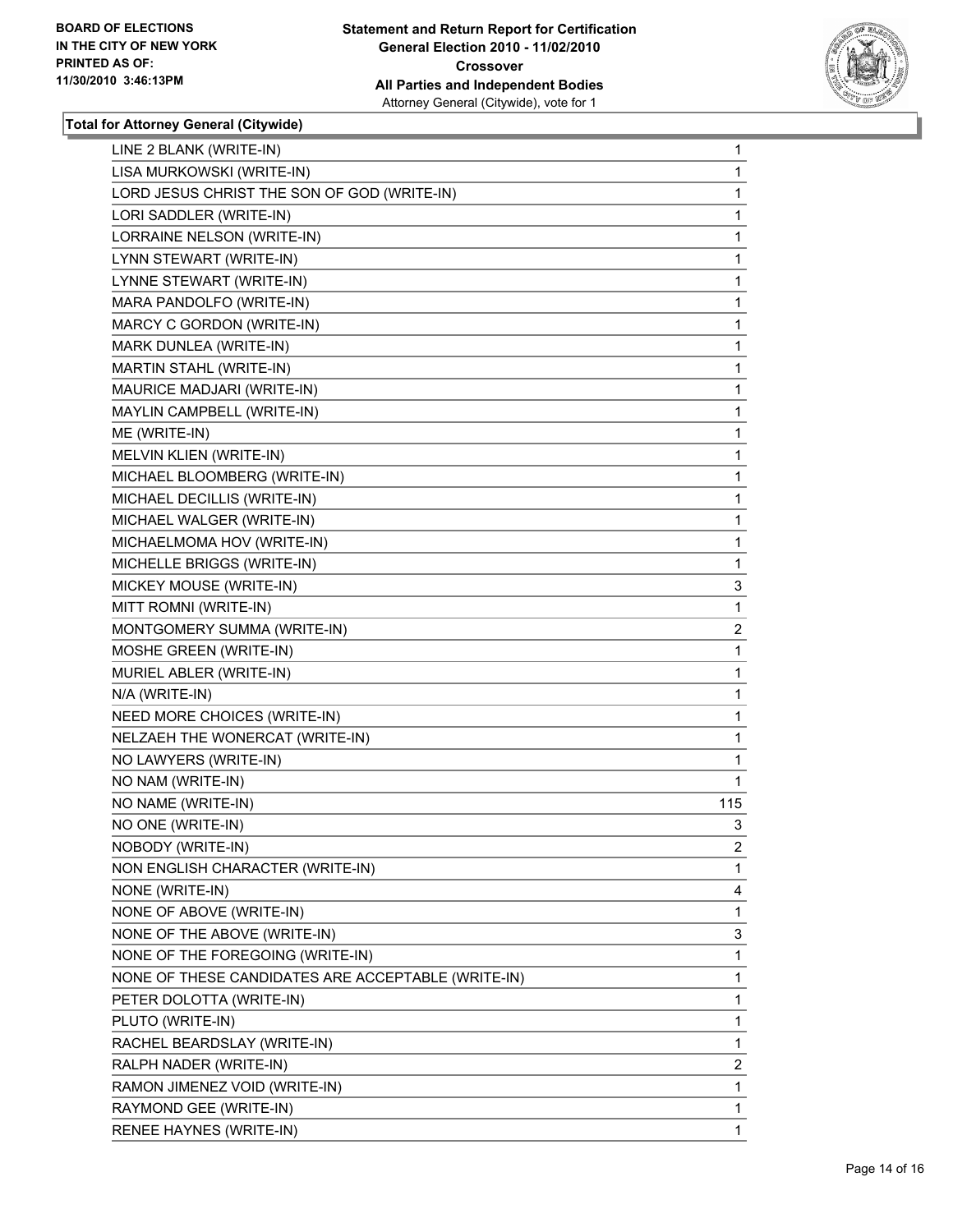

| RICH LISKOV (WRITE-IN)         | $\mathbf 1$    |
|--------------------------------|----------------|
| RICHARD BREWSKY (WRITE-IN)     | 1              |
| RICHARD BROWN (WRITE-IN)       | $\mathbf 1$    |
| RICHARD BUTLER (WRITE-IN)      | 1              |
| RICHARD NAGAN (WRITE-IN)       | 1              |
| RN (WRITE-IN)                  | 1              |
| ROBERT RODRIGUEZ (WRITE-IN)    | 1              |
| ROBERT SUTTON (WRITE-IN)       | 1              |
| ROBYA FISHER (WRITE-IN)        | $\mathbf 1$    |
| ROD BLAGOJEVICE (WRITE-IN)     | 1              |
| ROGER MORGANTHAL (WRITE-IN)    | $\mathbf{1}$   |
| RUDOLPH GIULIANI (WRITE-IN)    | 1              |
| RUTH ROBINETT (WRITE-IN)       | 2              |
| RYAN E. HOFFMAN (WRITE-IN)     | 1              |
| SAMUEL JACKSON (WRITE-IN)      | $\mathbf 1$    |
| SCHNEIDERMAN (WRITE-IN)        | 1              |
| SEAN COFFEY (WRITE-IN)         | $\overline{c}$ |
| SEAN DEBIASE (WRITE-IN)        | 1              |
| SEAN LOFFE (WRITE-IN)          | 1              |
| SEAN SULLIVAN (WRITE-IN)       | $\mathbf 1$    |
| SEKOY MARTIN (WRITE-IN)        | $\mathbf 1$    |
| SHARON BRONER (WRITE-IN)       | 1              |
| SID DAVIDOFF (WRITE-IN)        | $\mathbf 1$    |
| SNOOPY (WRITE-IN)              | 1              |
| SPUNY GIOIA (WRITE-IN)         | $\mathbf 1$    |
| STEPHEN COLBERT (WRITE-IN)     | $\overline{c}$ |
| SUZY HOTROD (WRITE-IN)         | $\mathbf 1$    |
| TAHIRA NORTON (WRITE-IN)       | 1              |
| TERESA A. ZERILLI (WRITE-IN)   | $\mathbf 1$    |
| THOMAS HARRISON (WRITE-IN)     | 1              |
| TOM MARANO (WRITE-IN)          | 1              |
| TRACY LARY (WRITE-IN)          | $\mathbf{1}$   |
| VIVIA MORGAN (WRITE-IN)        | 1              |
| VOID (WRITE-IN)                | 36             |
| WALLACE STEVENS (WRITE-IN)     | 1              |
| WALTER N IWACHOW (WRITE-IN)    | 1              |
| WARREN DOLNY (WRITE-IN)        | 1              |
| WILLIAM J MILLS JR. (WRITE-IN) | $\mathbf{1}$   |
| WOODY (WRITE-IN)               | 1              |
| WORKERS PARTY (WRITE-IN)       | 1              |
| YAEL SHAWATZ (WRITE-IN)        | 1              |
| YOGI BEAR (WRITE-IN)           | 1              |
| <b>Total Votes</b>             | 1,312,145      |
| Unrecorded                     | 97,453         |